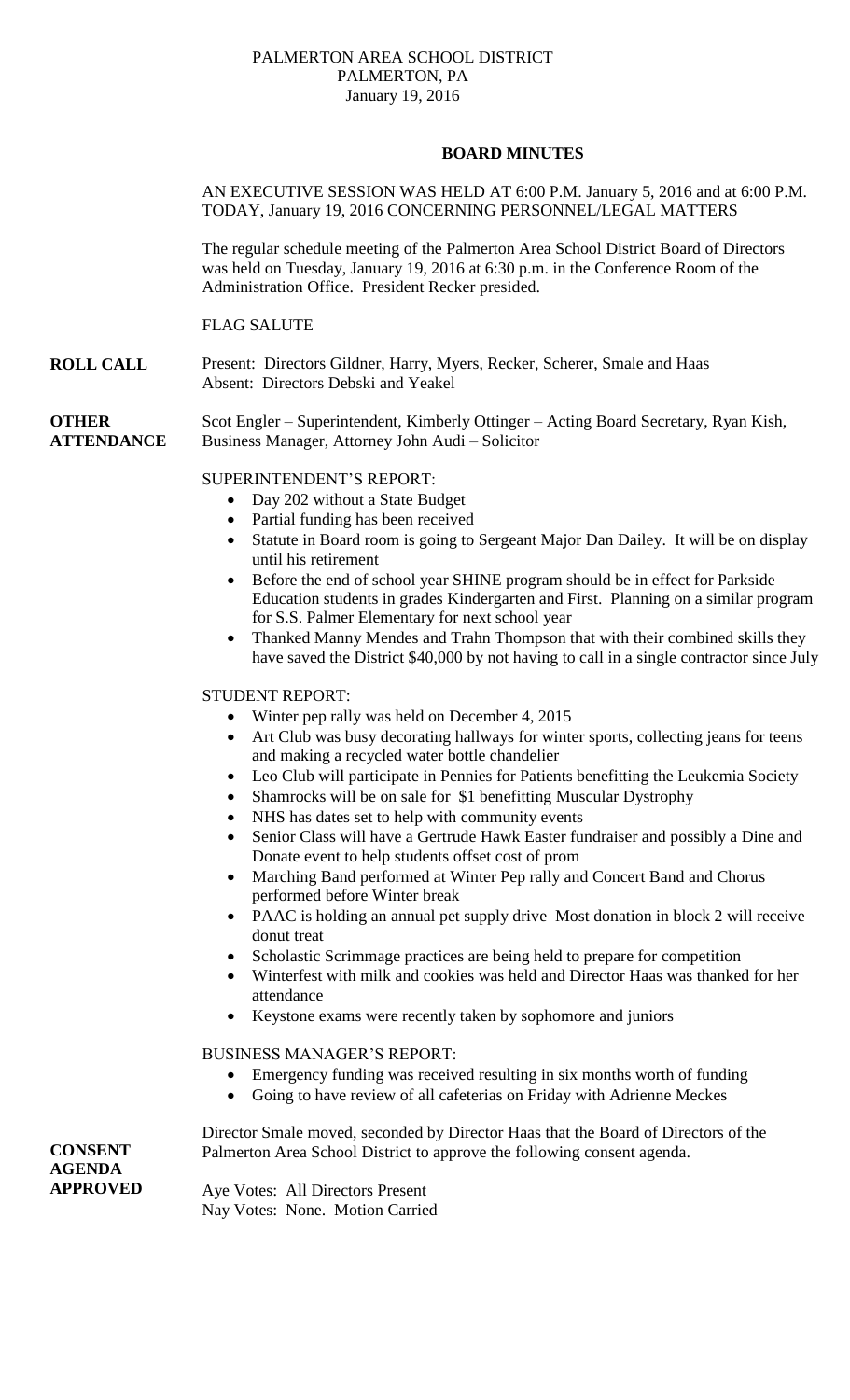# **CONSENT AGENDA**

| <b>MINUTES</b>                                        | Approve the minutes from the December 8, 2015 meeting.<br>(attachment on file)                                                                                                                                                                                                               |                                                                                                                                                                                                                                                                                                                                                                                                                                                             |                                                                                                                                                                                                       |  |
|-------------------------------------------------------|----------------------------------------------------------------------------------------------------------------------------------------------------------------------------------------------------------------------------------------------------------------------------------------------|-------------------------------------------------------------------------------------------------------------------------------------------------------------------------------------------------------------------------------------------------------------------------------------------------------------------------------------------------------------------------------------------------------------------------------------------------------------|-------------------------------------------------------------------------------------------------------------------------------------------------------------------------------------------------------|--|
| <b>FINANCIAL</b><br><b>REPORTS</b>                    | Approve the financial reports listed below:<br>TREASURER'S REPORTS (attachment on file)<br>ACCOUNTS PAYABLE (attachment on file)<br>$\bullet$<br>BUDGET TRANSFERS (attachment on file)<br>$\bullet$<br>GRANTS (attachment on file)<br>$\bullet$                                              |                                                                                                                                                                                                                                                                                                                                                                                                                                                             |                                                                                                                                                                                                       |  |
| <b>AUDIT</b>                                          | Accept the Single Audit Report dated June 30, 2015 as submitted by Gorman & Associates,<br>P.C.                                                                                                                                                                                              |                                                                                                                                                                                                                                                                                                                                                                                                                                                             |                                                                                                                                                                                                       |  |
| <b>RESIGNATIONS</b>                                   | Approve retirement of the following at the conclusion of the 2015-2016 school year.<br>Denise G. Strohl, Elementary Teacher<br>$\bullet$<br>Annette J. Fantasia, Elementary Teacher<br>$\bullet$<br>Sally Krawchuk, Building Secretary<br>$\bullet$                                          |                                                                                                                                                                                                                                                                                                                                                                                                                                                             |                                                                                                                                                                                                       |  |
| <b>TENURE</b>                                         | Approve tenure for Randi Jo Freed.                                                                                                                                                                                                                                                           |                                                                                                                                                                                                                                                                                                                                                                                                                                                             |                                                                                                                                                                                                       |  |
| <b>SALARY</b><br><b>ADJUSTMENT</b>                    | Approve salary adjustments for horizontal movement on the respective salary levels per the<br>teachers' contract effective the second semester of the 2015-2016 school year.<br>Katherine Gilmartin, BS+24 to MS                                                                             |                                                                                                                                                                                                                                                                                                                                                                                                                                                             |                                                                                                                                                                                                       |  |
| <b>MENTORS</b><br><b>AND CO-CHAIR</b>                 | Approve the following for the 2015-2016 school year.<br>Robert Yeager – Mentor to Chris Kimmel<br>Monique Hofford – Mentor to Elizabeth Hilaire<br>Miranda Allen – Dept Co-Chair, Secondary Specialist                                                                                       |                                                                                                                                                                                                                                                                                                                                                                                                                                                             |                                                                                                                                                                                                       |  |
| <b>REMOVE</b><br><b>SUBSTITUTE</b>                    | Remove Ted Balliet from the substitute teacher list as per his request, effective<br>January 5, 2015.                                                                                                                                                                                        |                                                                                                                                                                                                                                                                                                                                                                                                                                                             |                                                                                                                                                                                                       |  |
| <b>OPEN RECORDS</b><br><b>OFFICER</b>                 | Appointment Ryan Kish as Open Records Officer.                                                                                                                                                                                                                                               |                                                                                                                                                                                                                                                                                                                                                                                                                                                             |                                                                                                                                                                                                       |  |
|                                                       | Approve the following extracurricular positions.                                                                                                                                                                                                                                             |                                                                                                                                                                                                                                                                                                                                                                                                                                                             |                                                                                                                                                                                                       |  |
| <b>EXTRA</b><br><b>CURRICULAR</b><br><b>POSITIONS</b> | Melissa Hoffman<br>Tom Shupp<br>Carolee Boyer<br>Kate Hanchick<br>Chris Walkowiak<br><b>Austin Cseh</b><br>Mike Falcone<br>Joe Spitale<br><b>Ryan Connell</b><br>Avery Weber<br>Ryan Sharkazy<br><b>Trevor Sherman</b><br><b>James Bunting</b><br>Alex Knoll<br>Mike Brennan<br>Jeff Minnich | 1/2 JV Softball Coach<br>1/2 JV Softball Coach<br><b>Volunteer Softball Coach</b><br><b>Volunteer Softball Coach</b><br><b>Head Football Coach</b><br>Asst. Football Coach<br>Asst. Football Coach<br>Asst. Football Coach<br>1/2 Asst. Football Coach<br><b>Volunteer Football Coach</b><br>Head Coach Boys' Soccer<br>Volunteer Boys' Soccer Coach<br>Volunteer Boys' Soccer Coach<br>1/2 Golf Coach<br>1/2 Golf Coach<br><b>Head Coach Cross Country</b> | \$1,301.50<br>\$1,301.50<br>Volunteer<br>Volunteer<br>\$6,029<br>\$3,947<br>\$3,947<br>\$3,947<br>\$1,973.50<br>Volunteer<br>\$3,965<br>Volunteer<br>Volunteer<br>\$1,192.50<br>\$1,192.50<br>\$3,965 |  |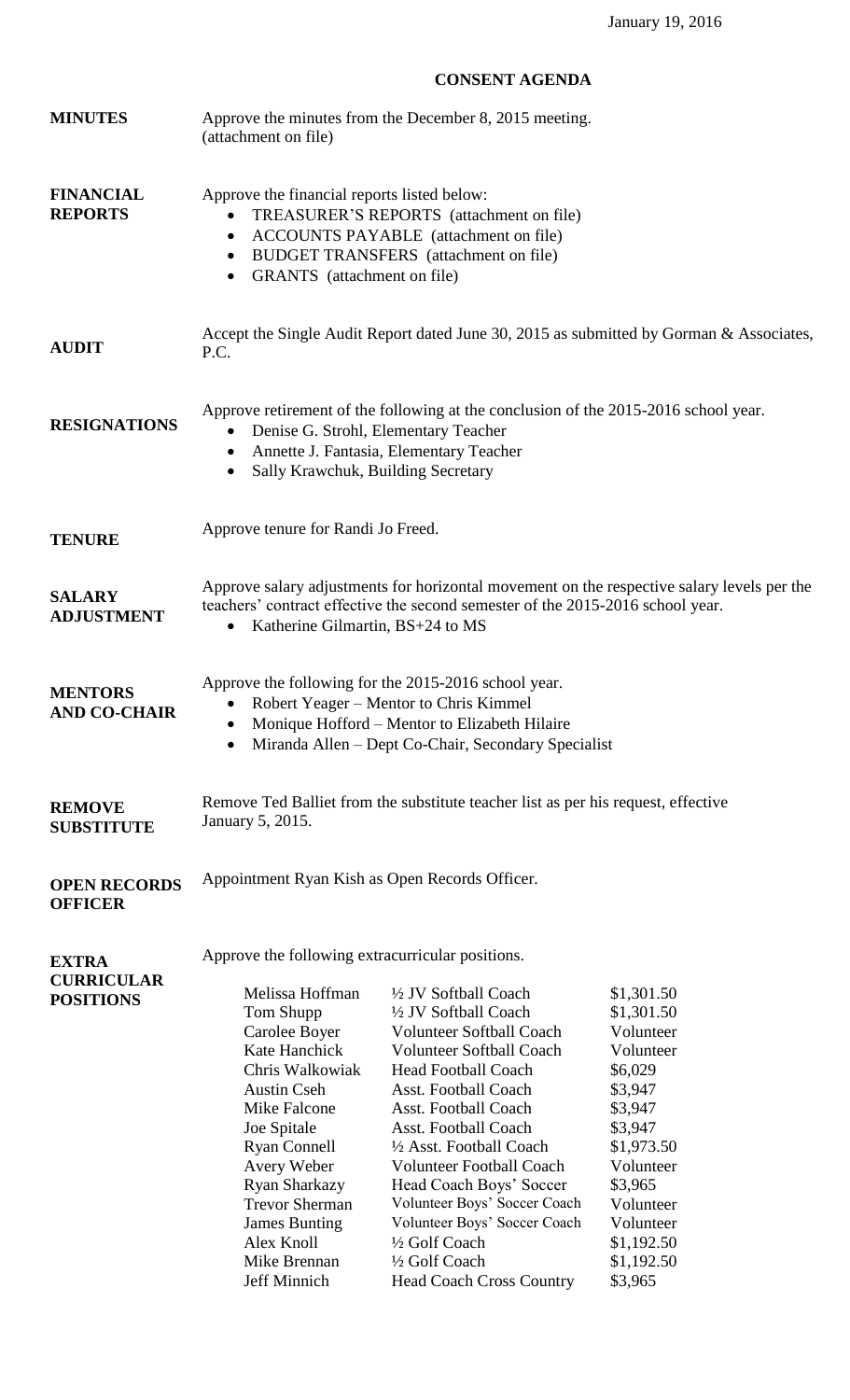Approve the following extracurricular changes.

- Justin Petersen from full salary Baseball Assistant to ½ salary assistant, \$1,301.50
- Ryan Martinez from volunteer Baseball Coach to ½ salary assistant coach, \$1,301.50

| <b>TAX</b><br><b>COLLECTION</b><br><b>COMMITTEE</b><br><b>DELIGATE</b>                                   | Appoint Ryan Kish as the delegate to the Carbon County Tax Collection Committee.                                                                                                                                                                                                                                                                                      |  |  |  |
|----------------------------------------------------------------------------------------------------------|-----------------------------------------------------------------------------------------------------------------------------------------------------------------------------------------------------------------------------------------------------------------------------------------------------------------------------------------------------------------------|--|--|--|
| <b>TUITION RE-</b><br><b>IMBURSEMENTS</b>                                                                | Approve the attached tuition reimbursement.                                                                                                                                                                                                                                                                                                                           |  |  |  |
| <b>FIRST READING</b><br>OF POLICY #008                                                                   | Accept the first reading of the revision of policy number 008, Organizational Chart, as<br>submitted.                                                                                                                                                                                                                                                                 |  |  |  |
|                                                                                                          | <b>End of Consent Agenda</b>                                                                                                                                                                                                                                                                                                                                          |  |  |  |
| <b>CARBON</b><br><b>LEHIGH</b><br><b>INTERMEDIATE</b><br><b>BUDGET</b><br><b>APPROVED</b>                | Director Myers moved, seconded by Director Smale that the Board of Directors of the<br>Palmerton Area School District approve the 2016-2017 General Operating Budget of the<br>Carbon Lehigh Intermediate Unit for the fiscal year July 1, 2016 to June 30, 2017.<br>Aye Votes: All Directors Present                                                                 |  |  |  |
|                                                                                                          | Nay Votes: None. Motion Carried                                                                                                                                                                                                                                                                                                                                       |  |  |  |
| <b>LEHIGH</b><br><b>CARBON</b><br><b>COMMUNITY</b><br><b>COLLEGE</b><br><b>BUDGET</b><br><b>APPROVED</b> | Director Haas moved, seconded by Director Harry that the Board of Directors of the<br>Palmerton Area School District approve the 2016-2017 Operating Budget in the amount of<br>\$144,150 and the Capital Budget in the amount of \$56,581 for the Lehigh Carbon<br>Community College.                                                                                |  |  |  |
|                                                                                                          | Aye Votes: All Directors Present<br>Nay Votes: None. Motion Carried                                                                                                                                                                                                                                                                                                   |  |  |  |
| <b>AMEND</b><br><b>AGENDA</b><br><b>APPROVED</b>                                                         | Director Myers moved, seconded by Director Smale that the Board of Directors of the<br>Palmerton Area School District amend the agenda to include Personnel letter C.<br>Aye Votes: All Directors Present<br>Nay Votes: None. Motion Carried                                                                                                                          |  |  |  |
| <b>EXTRA</b><br><b>CURRICULAR</b><br><b>POSITIONS</b><br><b>APPROVED</b>                                 | Director Haas moved, seconded by Director Smale that the Board of Directors of the<br>Palmerton Area School District approve the following extracurricular positions:<br>Fred Lesher<br>Asst. Football Coach<br>\$3,947<br>Aye Votes: Directors Haas, Smale, Myers, Gildner, Harry, Recker<br><b>Abstentions: Director Scherer</b><br>Nay Votes: None. Motion Carried |  |  |  |
|                                                                                                          | Director Myers moved, seconded by Director Scherer that the Board of Directors of the<br>Palmerton Area School District approve the following extracurricular positions:<br><b>Volunteer Football Coach</b><br>Bryan Recker<br>Aye Votes: Directors Scherer, Haas, Smale, Myers, Gildner, Harry<br><b>Abstentions: Director Recker</b>                                |  |  |  |
|                                                                                                          | Nay Votes: None. Motion Carried                                                                                                                                                                                                                                                                                                                                       |  |  |  |